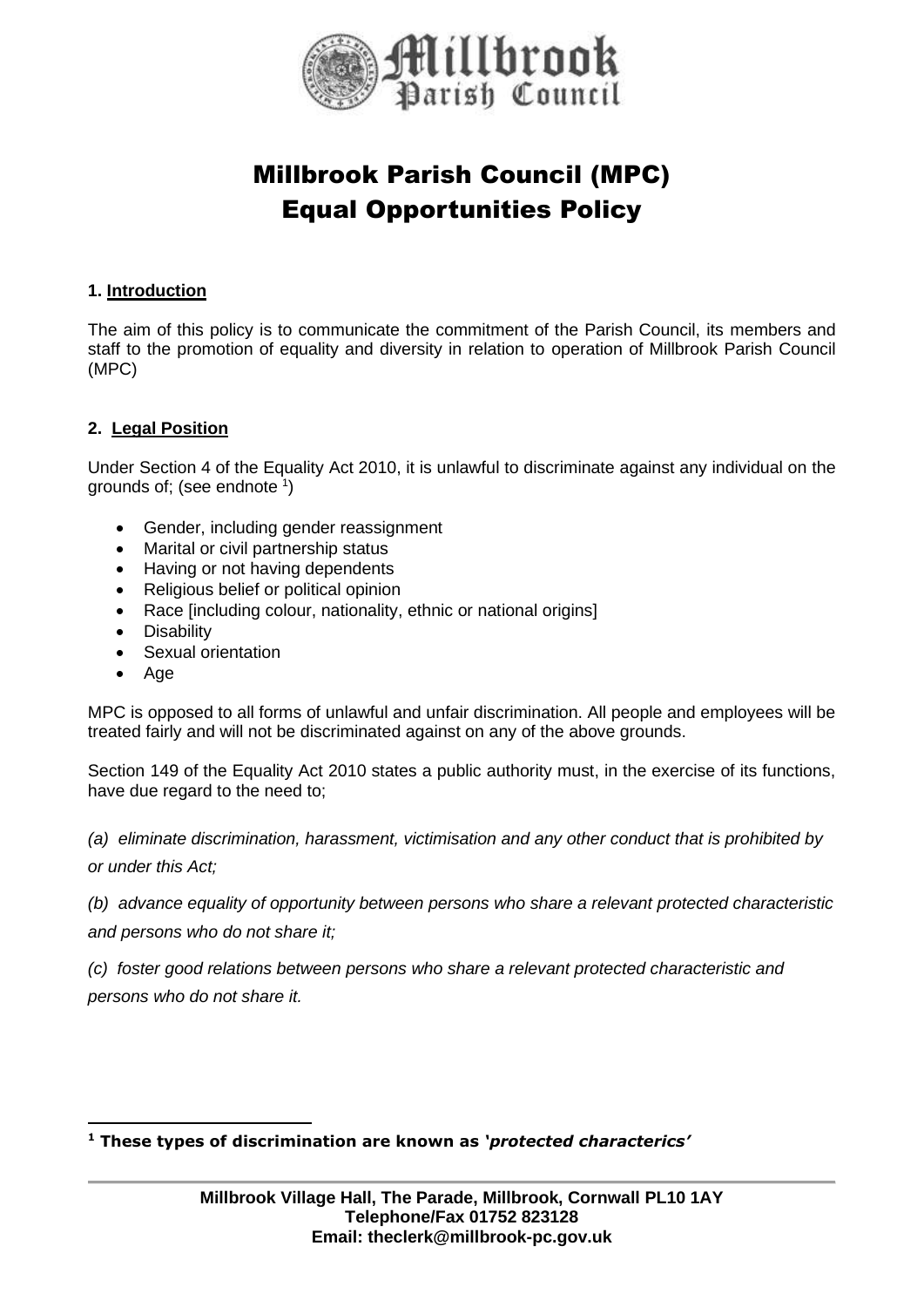

#### **3. Our commitment**

MPC's intention is to be an effective Equal Opportunities organisation. This means it will do everything in its power to ensure that everyone has equal access, and is treated with respect, in relation to employment opportunities, to its services and to all its activities.

#### **As an Employer**

All employees are required to treat one another with mutual respect. Actions, behaviour and attitudes should consistently demonstrate respect for the dignity and worth of an individual, irrespective of the position they have within the organisation.

MPC is making every effort to create a workplace where individuals are valued, listened to and treated with respect.

MPC maintains a work environment that seeks out and values the insight, experience, contribution and full participation of all staff.

Harassment and discrimination in any form is unacceptable behaviour and offenders will be subject to disciplinary action.

#### **As a Service Provider**

- .MPC will strive to ensure that all services provided by, or on behalf of, the Council are made accessible to all individuals and groups equally and without discrimination;
- All service users will be treated with respect. Actions, behaviour and attitudes should consistently demonstrate respect for the dignity and worth of an individual;
- MPC will, wherever appropriate, work in partnership with other agencies in the area, including the County and Parish & Town Councils, voluntary groups and community organisations to promote equal opportunities;
- MPC will ensure that all contractors directly supplying goods and services or executing works for, or on behalf of, the Council comply with this Council's stated policy on equal opportunities.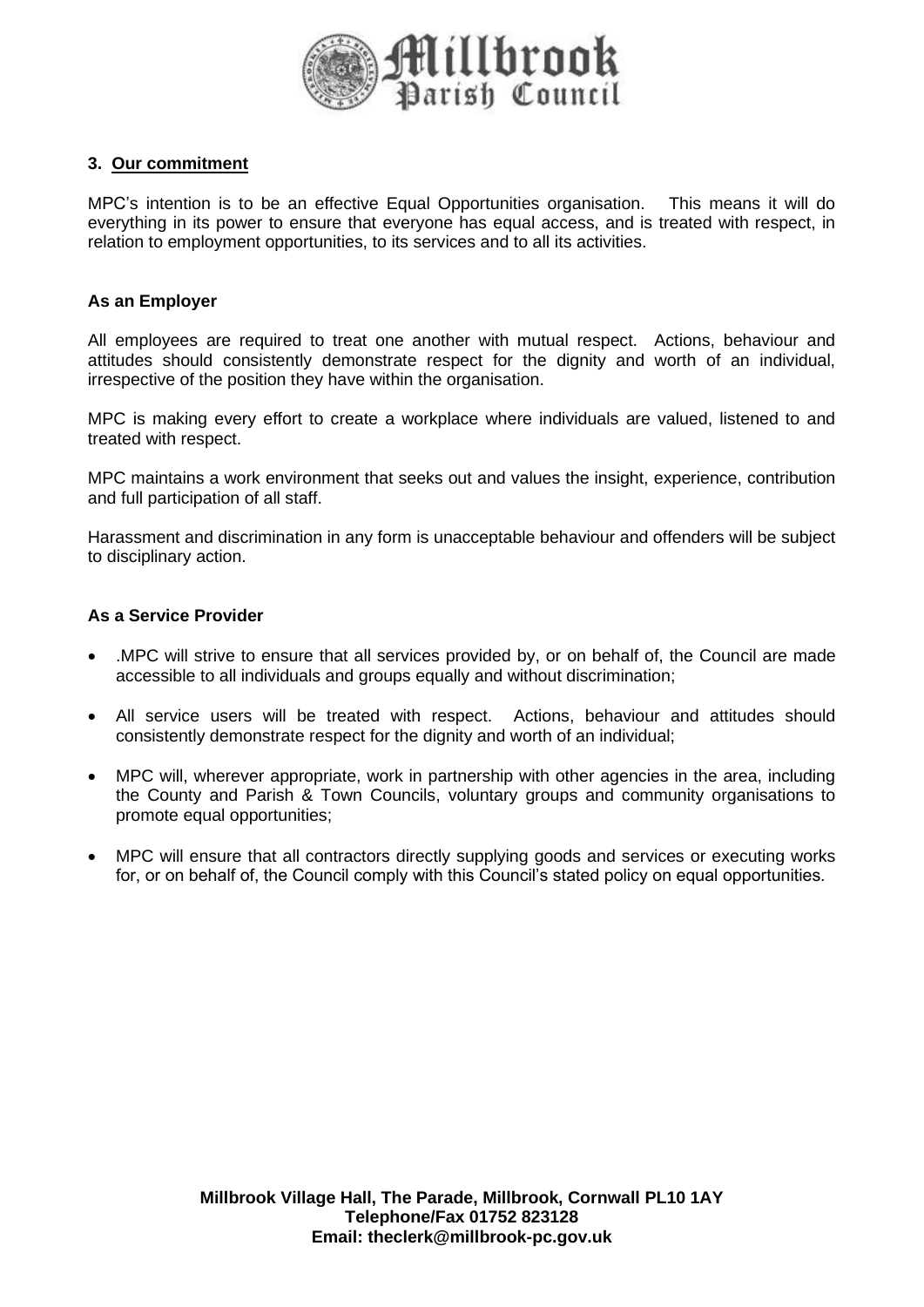

## **4. The Policy in Action**

# **As an Employer**

# **Millbrook Parish Council aims to achieve the policy by:-**

- ensuring its employees are made aware of their rights and responsibilities to each other, the customer and the organisation regarding equal opportunities issues:
- providing a way in which individuals can communicate any concerns via competent named personnel;
- treating any unacceptable behaviour seriously;
- ensuring all Managers realise they have a key role in implementing this policy and are expected to take personal responsibility in ensuring its success;
- providing awareness training for all employees and Councillors, ensuring opportunities to develop relevant competencies are available to implement the policy;
- meeting the commitments and living the aims of being a "Positive about Discrimination" employer.

## **As a Service Provider**

#### **Millbrook Parish Council aims to achieve its policy by:-**

- providing training for all staff in equal opportunities awareness and customer care, emphasising equality of treatment in service delivery;
- ensuring that no member of the public is disadvantaged, or treated less favourably than others, in terms of access to Council services. Where the Council's practice, policy or procedures are found to make access impossible or unreasonably difficult, we will take such steps as are reasonable in the circumstances to change these practices, policies or procedures;
- ensuring that, wherever practical, all public buildings and premises owned or managed by the Council are accessible to all. Where this is impractical in the short-term, we will provide reasonable alternative methods of access so that no member of the public is disadvantaged by physical barriers;
- recognising the importance of communication in attaining equity and quality services which are responsive to the needs of all local people, for example through the provision of information in large print and on audio tape on request;
- complying with all relevant legislation relating to discrimination and equity.

#### **5. Role of Councillors and Employees**

**Millbrook Village Hall, The Parade, Millbrook, Cornwall PL10 1AY Telephone/Fax 01752 823128 Email: theclerk@millbrook-pc.gov.uk**